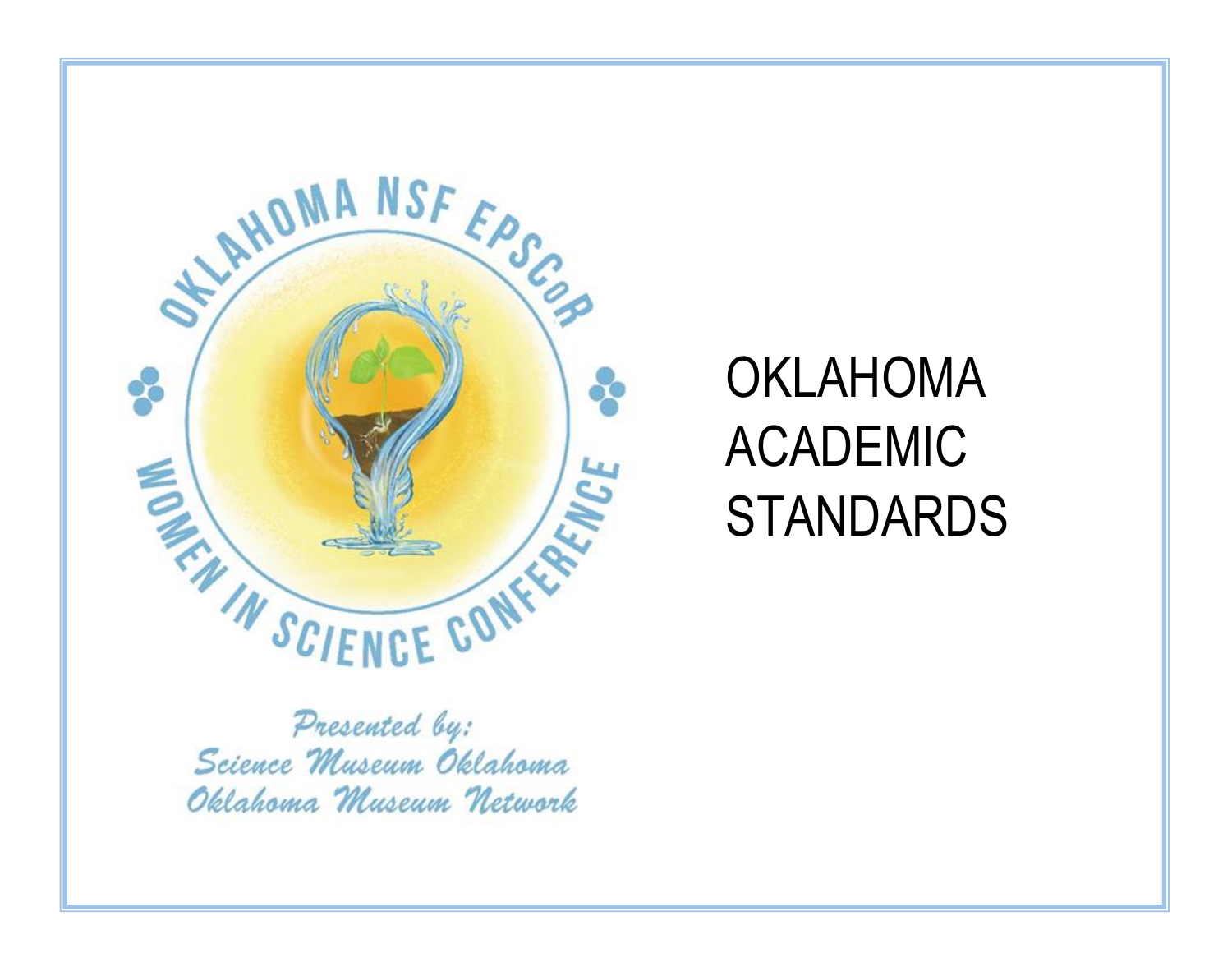# **Oklahoma Education Standards TEACHER'S LOUNGE ACTIVITIES**

#### WATER FILTRATION

| <b>STANDARD</b> | <b>DESCRIPTION</b>                             | <b>ATH</b> | 7TH. | ΩTH | $9TH - 12TH$ |
|-----------------|------------------------------------------------|------------|------|-----|--------------|
| <b>ESS2.4</b>   | Earth's Systems                                |            |      |     |              |
| <b>ESS2.5</b>   | Earth's Systems                                |            |      |     |              |
| <b>ESS3.3</b>   | Earth and Human Activity                       |            |      |     |              |
| LS2.5           | Ecosystems: Interactions, Energy, and Dynamics |            |      |     |              |
| <b>LS2.7</b>    | Ecosystems: Interactions, Energy, and Dynamics |            |      |     |              |

## CAMERA OBSCURA

| <b>STANDARD</b> | <b>DESCRIPTION</b>                           | 7TH | $QTH - 12TH$ |
|-----------------|----------------------------------------------|-----|--------------|
| <b>PS4.2</b>    | Waves and Their Applications in Technologies |     |              |
| <b>PS4-3</b>    | Waves and Their Applications in Technologies |     |              |

## CUP STACKING CODING

| <b>COMPUTER</b><br><b>SCIENCE</b> | <b>DESCRIPTION</b>         | 7TH | oTH | $9$ TH $-12$ TH |
|-----------------------------------|----------------------------|-----|-----|-----------------|
| <b>STANDARD</b>                   |                            |     |     |                 |
| A.01                              | Algorithms and Programming |     |     |                 |

#### ZOETROPE

| <b>STANDARD</b> | <b>DESCRIPTION</b>                           | 7TH | QTH | $9TH - 12TH$ |
|-----------------|----------------------------------------------|-----|-----|--------------|
| <b>PS4.2</b>    | Waves and Their Applications in Technologies |     |     |              |
| <b>PS4-3</b>    | Waves and Their Applications in Technologies |     |     |              |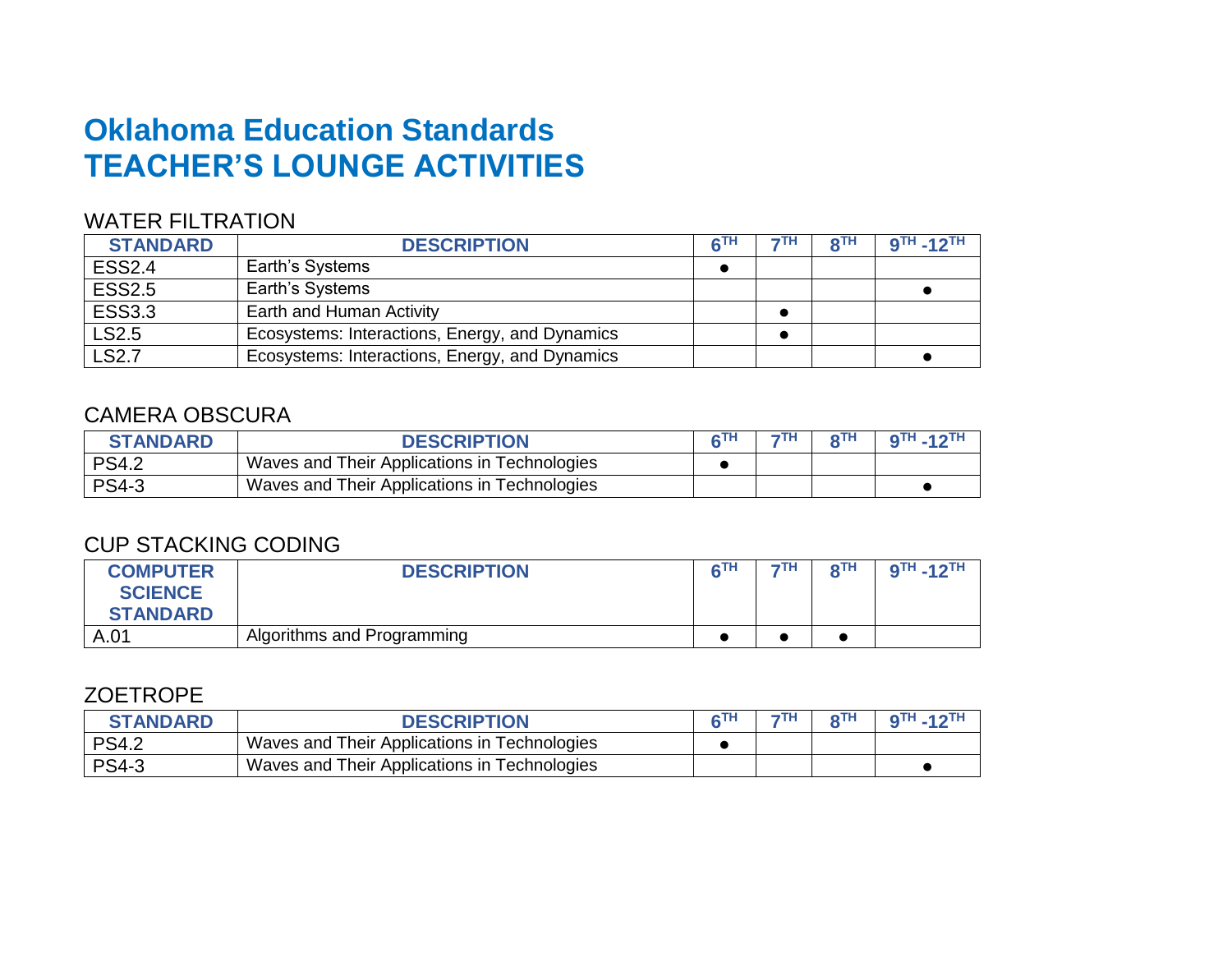## LEVEES THAT LAST

| <b>STANDARD</b> | <b>DESCRIPTION</b>                             | 6TH | 7TH | 8 <sup>TH</sup> | 9TH -12TH |
|-----------------|------------------------------------------------|-----|-----|-----------------|-----------|
| <b>ESS2.4</b>   | Earth's Systems                                |     |     |                 |           |
| <b>ESS2.5</b>   | Earth's Systems                                |     |     |                 |           |
| <b>ESS3.1</b>   | Earth and Human Activity                       |     |     |                 |           |
| <b>ESS3.2</b>   | Earth and Human Activity                       |     |     |                 |           |
| <b>ESS3.3</b>   | Earth and Human Activity                       |     |     |                 |           |
| <b>ESS3.4</b>   | Earth and Human Activity                       |     |     |                 |           |
| <b>LS2.7</b>    | Ecosystems: Interactions, Energy, and Dynamics |     |     |                 |           |
| <b>SOCIAL</b>   |                                                |     |     |                 |           |
| <b>STUDIES</b>  |                                                |     |     |                 |           |
| <b>STANDARD</b> |                                                |     |     |                 |           |
| 4.1             | Economics                                      |     |     |                 |           |
| 4.3             | Economics                                      |     |     |                 |           |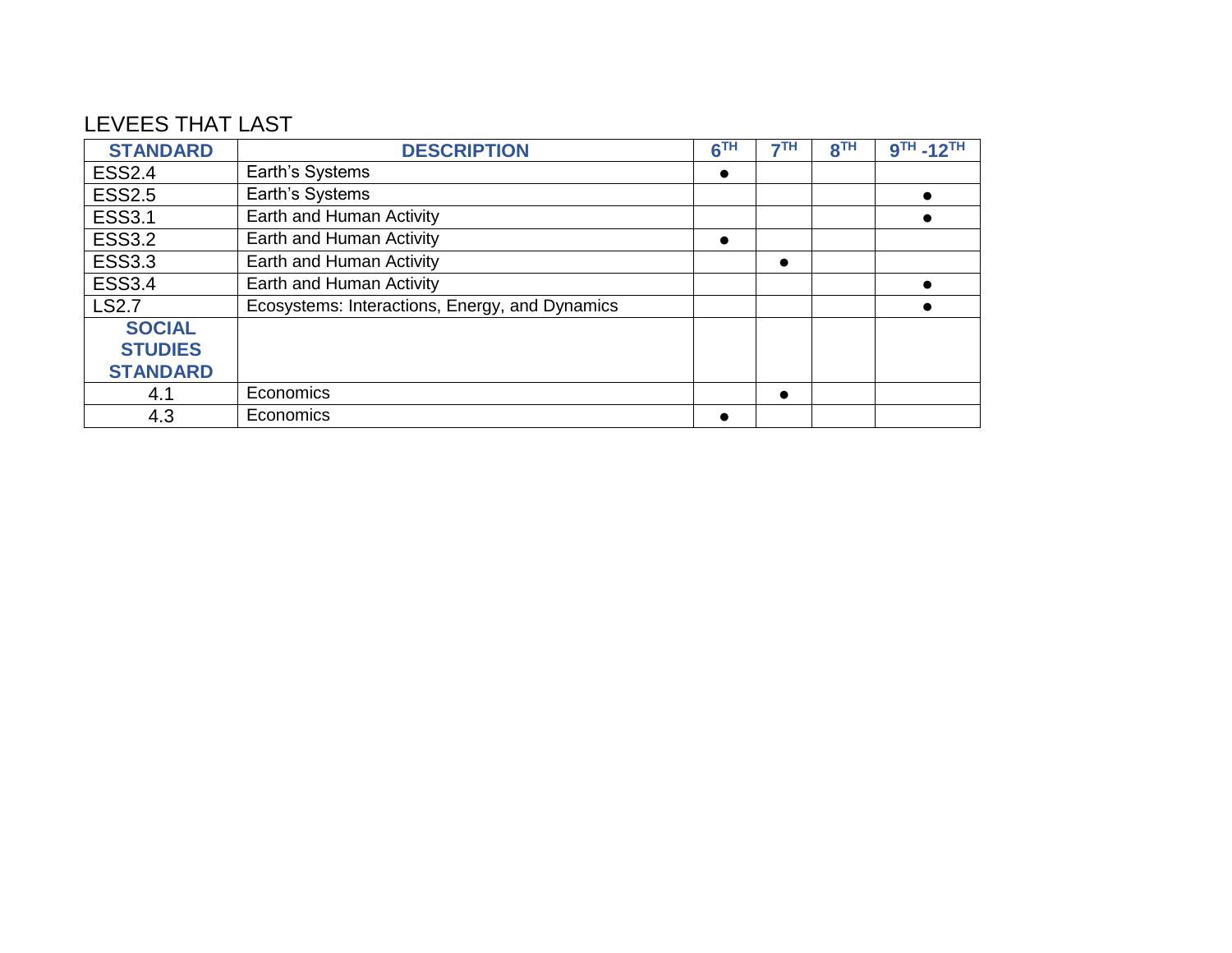## **Oklahoma Education Standards** BREAKOUT SESSION

## DUSTBOWL

| <b>SCIENCE</b>                 | <b>DESCRIPTION</b>                                  | 6 <sup>TH</sup> | 7 <sup>TH</sup> | 8 <sup>TH</sup> | $9TH - 12TH$ |
|--------------------------------|-----------------------------------------------------|-----------------|-----------------|-----------------|--------------|
| <b>STANDARD</b>                |                                                     |                 |                 |                 |              |
| <b>ESS2.1</b>                  | Earth's Systems                                     | $\bullet$       |                 |                 |              |
| <b>ESS2.2</b>                  | Earth's Systems                                     | $\bullet$       |                 |                 | $\bullet$    |
| <b>ESS2.4</b>                  | Earth's Systems                                     |                 |                 |                 |              |
| <b>ESS2.5</b>                  | Earth's Systems                                     |                 |                 |                 |              |
| <b>ESS2.6</b>                  | Earth's Systems                                     |                 |                 |                 |              |
| <b>ESS3.1</b>                  | Earth and Human Activity                            |                 |                 |                 |              |
| <b>ESS3.2</b>                  | Earth and Human Activity                            | $\bullet$       |                 |                 |              |
| <b>ESS3.3</b>                  | Earth and Human Activity                            |                 | $\bullet$       |                 |              |
| <b>ESS3.4</b>                  | Earth and Human Activity                            |                 | $\bullet$       |                 | $\bullet$    |
| LS1.3                          | From Molecules to Organisms: Structure and Function |                 |                 | $\bullet$       |              |
| LS1.5                          | From Molecules to Organisms: Structure and Function |                 |                 |                 |              |
| <b>LS1.7</b>                   | From Molecules to Organisms: Structure and Function |                 |                 |                 |              |
| LS2.1                          | Ecosystems: Interactions, Energy, and Dynamics.     |                 | $\bullet$       |                 |              |
| LS2.4                          | Ecosystems: Interactions, Energy, and Dynamics      |                 | $\bullet$       |                 |              |
| LS2.3                          | Ecosystems: Interactions, Energy, and Dynamics      |                 | $\bullet$       | $\bullet$       |              |
| LS2.5                          | Ecosystems: Interactions, Energy, and Dynamics      |                 | $\bullet$       |                 |              |
| LS2.6                          | Ecosystems: Interactions, Energy, and Dynamics      |                 |                 | $\bullet$       | $\bullet$    |
| <b>LS2.7</b>                   | Ecosystems: Interactions, Energy, and Dynamics      |                 |                 |                 |              |
| <b>SOCIAL STUDIES STANDARD</b> |                                                     |                 |                 |                 |              |
| 4.1                            | Economics                                           |                 | $\bullet$       |                 |              |
| 4.2                            | Economics                                           | $\bullet$       |                 |                 |              |
| 4.3                            | Economics                                           |                 |                 |                 |              |
| 4.4                            | Economics                                           |                 |                 |                 |              |
| 5.7                            | Oklahoma History - Dustbowl                         |                 |                 |                 |              |